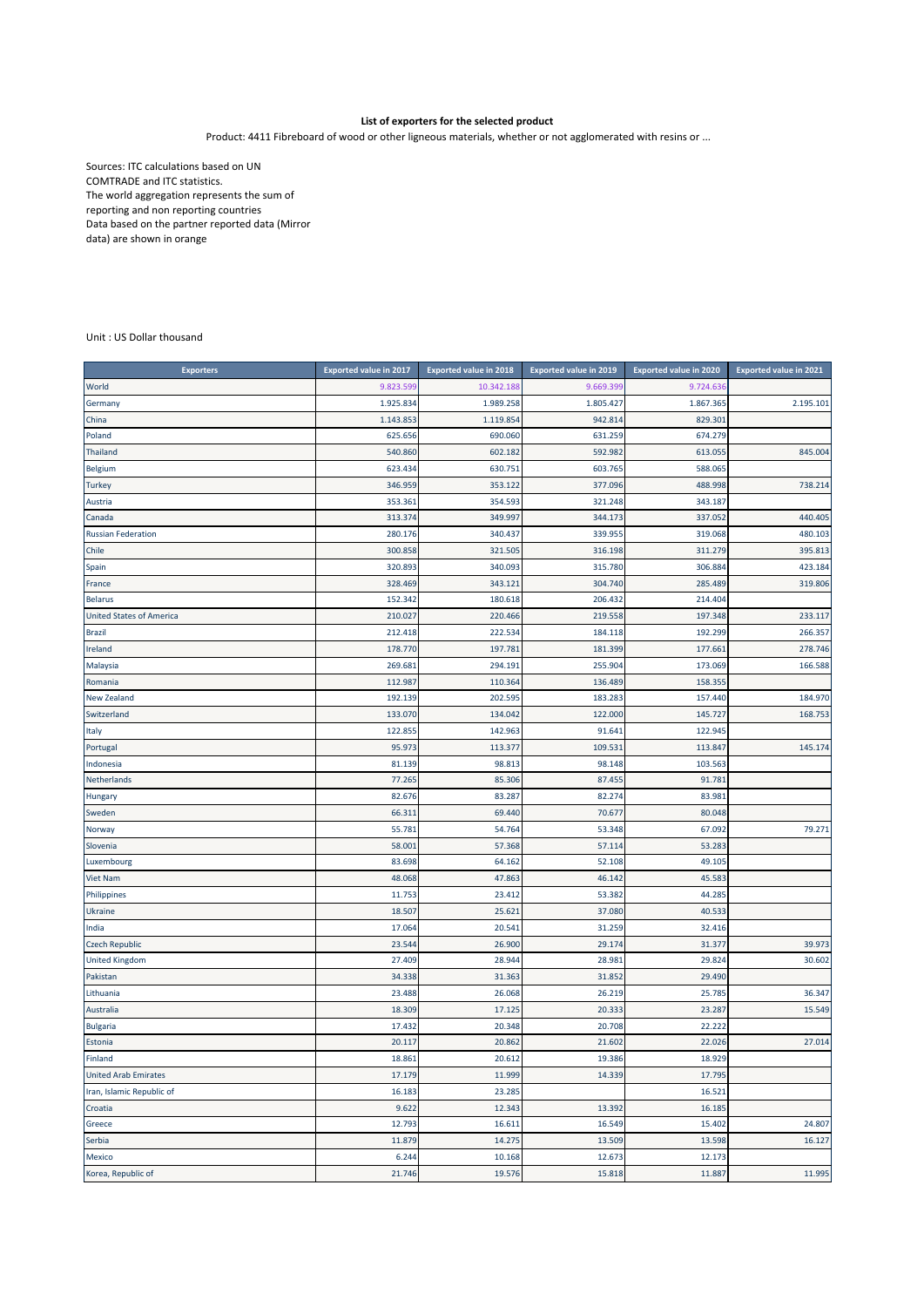| South Africa                                                                                                                                                       | 13.950         | 18.122         | 12.033         | 11.542         | 17.617 |
|--------------------------------------------------------------------------------------------------------------------------------------------------------------------|----------------|----------------|----------------|----------------|--------|
| Argentina                                                                                                                                                          | 38.284         | 20.380         | 22.153         | 9.888          | 3.067  |
| Uganda                                                                                                                                                             | 9.505          | 15.335         | 13.166         | 9.223          |        |
| Ecuador                                                                                                                                                            | 6.447          | 7.753          | 7.793          | 8.920          |        |
| Latvia                                                                                                                                                             | 7.260          | 7.101          | 6.356          | 8.771          | 25.252 |
| Denmark                                                                                                                                                            | 6.185          | 7.507          | 6.268          | 6.834          |        |
| Slovakia                                                                                                                                                           | 10.744         | 14.114         | 5.193          | 5.626          |        |
| Sri Lanka                                                                                                                                                          | 16.811         |                | 8.521          | 5.210          |        |
|                                                                                                                                                                    | 3.914          | 4.568          | 4.904          | 5.111          |        |
| Taipei, Chinese<br>Malawi                                                                                                                                          | 4.753          | 4.389          | 4.580          | 4.862          |        |
|                                                                                                                                                                    |                |                |                |                |        |
| Zimbabwe                                                                                                                                                           | 2.126          | 1.932          | 2.999          | 4.224          |        |
| Jordan                                                                                                                                                             | 170            | 790            | 1.924          | 3.707          |        |
| Kenya                                                                                                                                                              | 1.110          | 840            | 2.983          | 3.561          |        |
| Japan                                                                                                                                                              | 6.368          | 4.776          | 4.255          | 3.343          | 2.843  |
| Bolivia, Plurinational State of                                                                                                                                    | 1.749          | 2.388          | 3.197          | 2.253          | 5.347  |
| Uzbekistan                                                                                                                                                         | 505            | 1.024          | 953            | 2.244          |        |
| Kazakhstan                                                                                                                                                         | 572            | 1.543          | 1.953          | 1.382          |        |
| Venezuela, Bolivarian Republic of                                                                                                                                  | 10.19          | 9.09           | 3.276          | 1.19           |        |
| Egypt                                                                                                                                                              | 275            | 492            | 885            | 1.188          |        |
| Saudi Arabia                                                                                                                                                       | 840            | 794            | 793            | 1.174          |        |
| Ethiopia                                                                                                                                                           | -1             | 96             | 558            | 1.165          |        |
| Tunisia                                                                                                                                                            | 2.960          | 3.697          | 3.376          | 1.15           |        |
| Palestine, State of                                                                                                                                                | 1.098          | 1.142          | 1.062          | 828            |        |
| Bosnia and Herzegovina                                                                                                                                             | 532            | 699            | 603            | 628            |        |
| Georgia                                                                                                                                                            | 1.024          | 912            | 813            | 528            | 2.370  |
| Colombia                                                                                                                                                           | 783            | 178            | 338            | 524            |        |
| Albania                                                                                                                                                            | 308            | 0              | 468            | 453            |        |
| Oman                                                                                                                                                               | 2.358          | 5.712          | 633            | 408            |        |
| Kyrgyzstan                                                                                                                                                         | 259            | 292            | 375            | 340            |        |
| Lebanon                                                                                                                                                            | 2.569          | 570            | 1.424          | 294            |        |
| Singapore                                                                                                                                                          | 1.114          | 573            | 484            | 279            |        |
| Hong Kong, China                                                                                                                                                   | 930            | 561            | 519            | 269            | 213    |
| Cameroon                                                                                                                                                           | C              | 0              | 295            | 224            |        |
| Iraq                                                                                                                                                               |                |                |                | 221            |        |
| Panama                                                                                                                                                             | 144            | 212            | 154            | 200            |        |
| <b>Mauritius</b>                                                                                                                                                   | 14             | 1              | $\overline{2}$ | 190            |        |
| Kuwait                                                                                                                                                             | 51             | 118            | 95             | 118            |        |
| Fiji                                                                                                                                                               | 36             | 24             | 114            | 114            |        |
| Namibia                                                                                                                                                            |                |                |                |                |        |
|                                                                                                                                                                    | $\overline{2}$ | $\mathbf 0$    | 19             | 114            |        |
|                                                                                                                                                                    | 22             | $\mathbf 0$    |                |                |        |
| Qatar                                                                                                                                                              |                |                | 50             | 99             |        |
| Bahrain                                                                                                                                                            | 132<br>122     | 91             | 231<br>17      | 97             |        |
|                                                                                                                                                                    |                | 62             |                | 87             |        |
|                                                                                                                                                                    | 383            | 233            | 349            | 86             |        |
| Ghana                                                                                                                                                              | $\mathbf 0$    | 5              | 32             | 82             |        |
| Gabon                                                                                                                                                              |                | 197            | 44             | 80             |        |
|                                                                                                                                                                    | 117            | 73             | 19             | 69             |        |
| Macedonia, North                                                                                                                                                   | 55             | 70             | 130            | 46             |        |
|                                                                                                                                                                    | 202            | 170            | 42             | 45             |        |
|                                                                                                                                                                    | 12             | 3              | 8              | 43             |        |
|                                                                                                                                                                    | 298            | 514            | 348            | 36             |        |
| Sierra Leone                                                                                                                                                       | $\mathbf 0$    | $\overline{2}$ | -1             | 34             |        |
|                                                                                                                                                                    | 4              | 111            | 121            | 31             |        |
| Tanzania, United Republic of                                                                                                                                       | 213            | 145            | 92             | 27             |        |
| Morocco                                                                                                                                                            | 5              | 12             | 114            | 26             |        |
| Curaçao                                                                                                                                                            | 57             | 50             | 66             | 25             |        |
| Peru                                                                                                                                                               | 70             | 5              | 519            | 17             |        |
|                                                                                                                                                                    | 9              |                | 4              | 14             |        |
|                                                                                                                                                                    |                | 82             | 20             | 13             |        |
| Azerbaijan<br>Dominican Republic<br>Costa Rica<br>Moldova, Republic of<br>Zambia<br>Guatemala<br>Honduras<br>Bangladesh<br><b>Trinidad and Tobago</b><br>Nicaragua | 9              | 3              | $\overline{7}$ | 11             |        |
| Israel                                                                                                                                                             | 866            | 1.257          | 343            | 11             |        |
| Bhutan                                                                                                                                                             | 72             |                |                | 10             |        |
| <b>Free Zones</b>                                                                                                                                                  | 160            | 176            | 20             | 1(             |        |
| Côte d'Ivoire                                                                                                                                                      | $\overline{2}$ | 1              | $\mathbf{1}$   | $\overline{7}$ |        |
| <b>Timor-Leste</b>                                                                                                                                                 | $\pmb{0}$      |                |                |                |        |
| Iceland<br>United States Minor Outlying Islands                                                                                                                    | $\mathbf{1}$   | 1<br>12        | 3              | 5              |        |